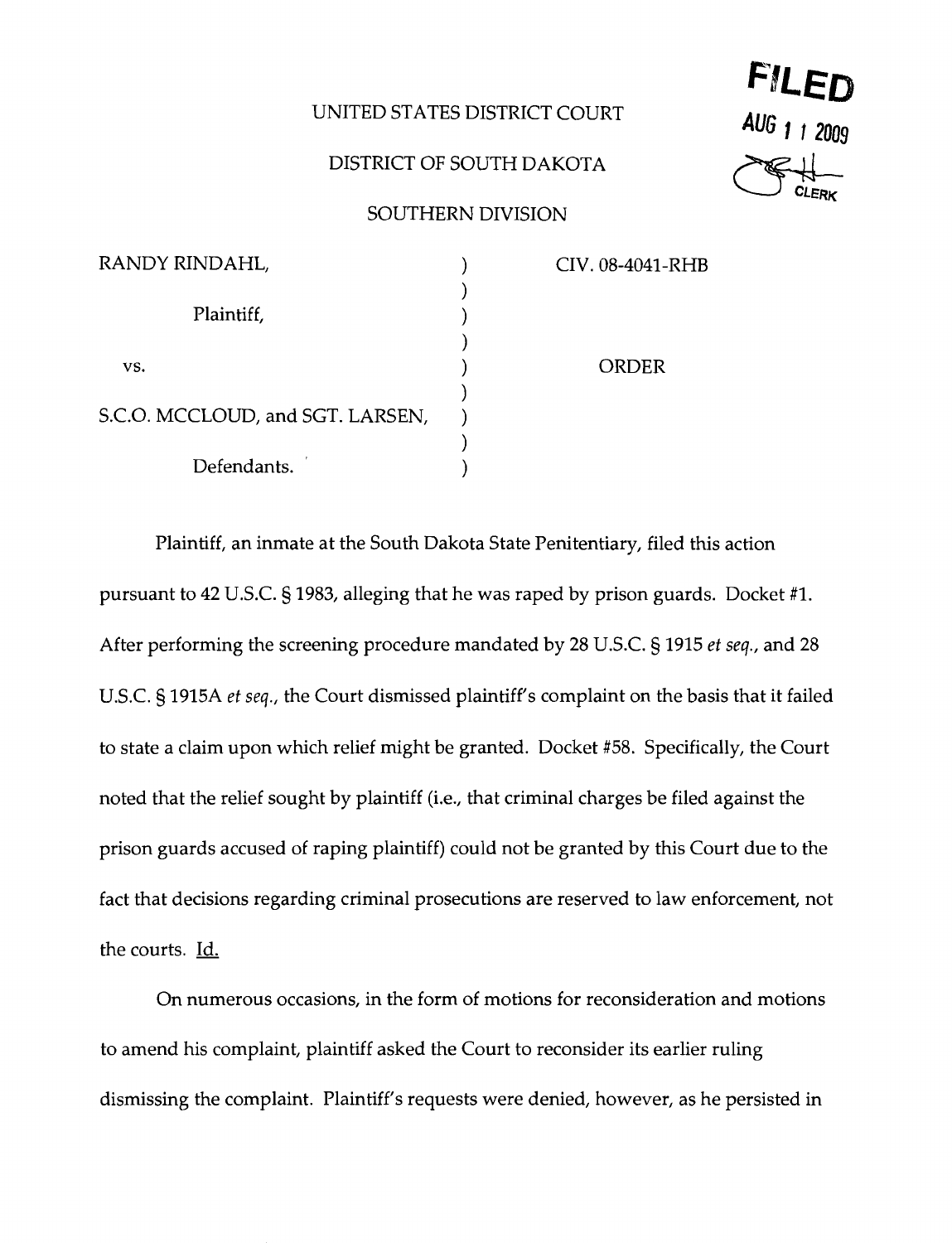seeking criminal prosecution of the prison guards he alleged to have raped him - relief

that is unavailable in this Court. Docket #61, #67, #126, #138.

In an Order issued on June 12, 2009, the Court dismissed plaintiff's complaint

without prejudice for, yet again, seeking relief that is unavailable in this Court. Docket

#138. In that Order, the Court instructed plaintiff as follows:

If plaintiff's claim is to survive the Court's screening process, he must remedy these defects. First he must seek relief that the Court is capable of providing. Under no circumstances or set of facts is the Court able to conduct criminal prosecutions. Plaintiff must abandon this form of relief. Second, plaintiff must comply with the dictates of Stone v. Harry, 364 F.3d 912, 914 ( $8<sup>th</sup>$  Cir. 2004), by setting forth sufficient facts to support his claims. To that end, in any future submissions, the Court will require plaintiff to delineate individual defendants by paragraphs and identify the specific acts or omissions of each defendant. Doe v. Cassel, 403 F.3d 986, 991 ( $8<sup>th</sup>$  Cir. 2005). Any failure to comply with this requirement will result in dismissal of plaintiff's submission.

Id. The Court also ordered plaintiff to file a response in conformance with this Order

within twenty days. Id.

Plaintiff timely responded to the Court's Order. Docket #141. The Court will characterize this response as an amended complaint. However, plaintiff's response fails to comply with the Court's instructions. Namely, plaintiff's response does not adequately set forth sufficient facts to support his claims, nor does plaintiff delineate individual defendants by paragraphs and identify the specific acts or omissions of each defendant.